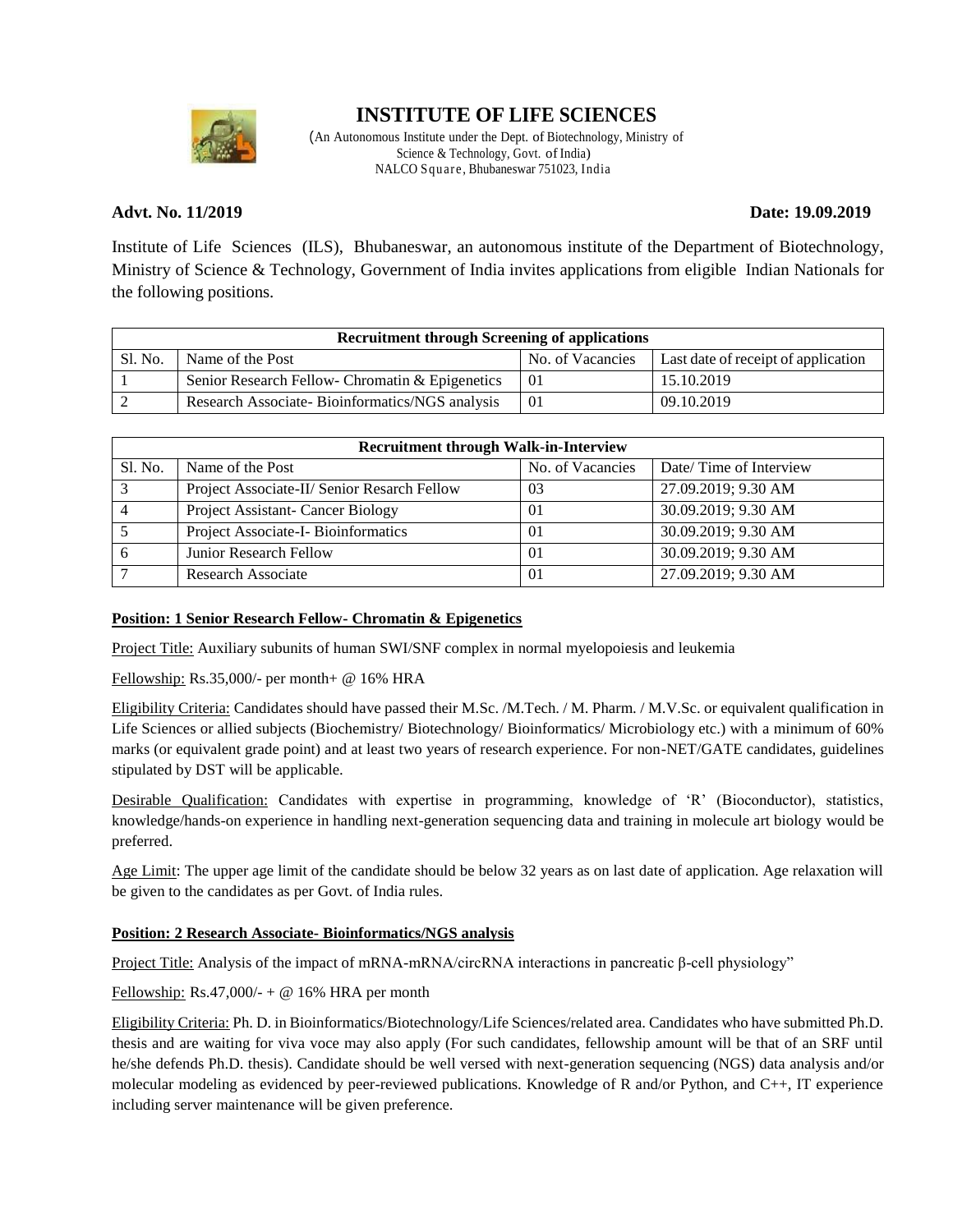#### **Position: 3 Project Associate-II/ Senior Resarch Fellow:**

Project Title: Tribal Health and Nutrition: A research initiative to uplift health and well-being of Tribal communities of Odisha.

Fellowship: Rs.35,000/- per month+ @ 16% HRA

Eligibility Criteria: Candidates must hold a post graduate degree with first class in biological sciences or allied subjects and at least two years of research experience. Candidates with publication and experience in Microbiology/ Biochemistry/ Immunology/ Molecular Biology/Plant Biotechnology will be preferred.

Age Limit: The upper age limit of the candidate should be below 35 years as on the date of interview. Age relaxation will be given to the candidates as per Govt. of India rules.

#### **Position: 4 Project Assistant- Cancer Biology**

Project Title: Identification of novel kinase(s) that mediate docetaxel/5-Fu resistance in OSCC using high through put kinome screening.

Fellowship: Rs.31,000/- per month (consolidated)

Eligibility Criteria: Candidates must hold a post graduate degree with first class in biological sciences or allied subjects and at least two years of research experience. Candidates with publication and experience in Microbiology/ Biochemistry/ Immunology/ Molecular Biology will be preferred.

Age Limit: The upper age limit of the candidate should be below 35 years as on the date of interview. Age relaxation will be given to the candidates as per Govt. of India rules.

#### **Position 5: Project Associate-I- Bioinformatics**

Project Title: Analysis of the impact of mRNA-mRNA/circRNA interactions in pancreatic β-cell physiology

Fellowship: Rs. 31,000/- per month+ @ 16% HRA

Eligibility Criteria: Masters in Bioinformatics, Computational biology, Biotechnology or allied branches and having secured 60% aggregate marks (50% for OBC/ST/SC) are eligible to apply. Candidate must have NGS data analysis experience along with knowledge of Linux programing, python, perl, R, and C++, etc. Preference will be given to candidates having qualified national level exam such as NET/GATE/GPAT/BET.

For more information regarding the laboratory, please visit<https://pandarnalab.wixsite.com/rnabiology>

Age Limit: The upper age limit of the candidate should be below 35 years as on last date of application. Age relaxation will be given to the candidates as per Govt. of India rules.

#### **Position 6: Junior Research Fellow**

Project Title: Role of Subcellular Localization of Circular RNAs in Muscle Cell Differentiation

Fellowship: Rs. 31,000/- per month+ @ 16% HRA

Eligibility Criteria: Masters in Biotechnology, Zoology, Life Sciences or allied branches and having secured 60% aggregate marks (50% for OBC/ST/SC) are eligible to apply. Preference will be given to candidates having NET-JRF/NET-LS/GATE qualification with research experience in molecular biology. For non-NET/GATE candidates, guidelines stipulated by DST will be applicable.

For more information regarding the laboratory, please visit<https://pandarnalab.wixsite.com/rnabiology>

Age Limit: The upper age limit of the candidate should be below 28 years as on last date of application. Age relaxation will be given to the candidates as per Govt. of India rules.